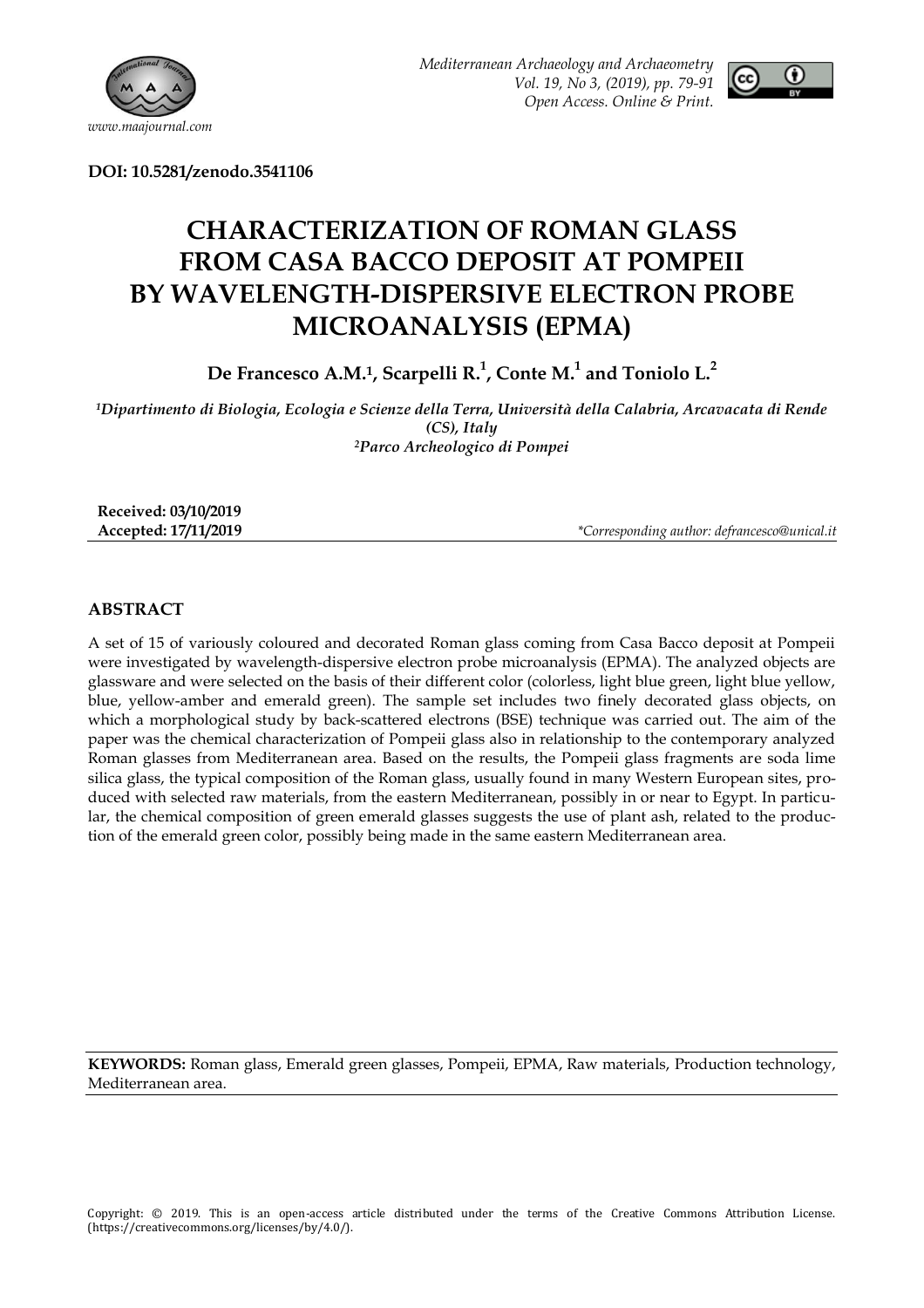## **1. INTRODUCTION**

Numerous studies conducted in recent decades on the Roman glass, allowed to know raw materials and production technology in ancient time. The composition of the glass is already known: it is obtained by the fusion of three main components: silica as network-former, calcium oxide as a network-stabilizer and an alkaline component fraction, as flux to lower the melting point of the mixture. In Roman time natron was the main type of flux used even though limited local productions of glass produced from plant ash are known (Henderson, 1991; Towle and Henderson, 2007). The relative compositional homogeneity of the natron glass led to the accepted hypothesis that glass from raw materials was probably made in a limited number of primary workshops, and then distributed throughout the empire in the form of glass chunks to be worked in several secondary workshops (Rehren and Freestone, 2015; Jackson and Paynter, 2016).

Numerous studies of chemical and isotopic characterization have been carried out on ancient glass, allowing to go back not only to the production technology and to the diffusion of glass in antiquity but also to localize the raw materials and possible production centers (Freestone et al., 2003; Paynter, 2006; Wedepohl and Baumann, 2000; Freestone et al., 2000; Freestone, 2003; Jackson, 2005; Degryse and Schneider, 2008; Henderson et al., 2010; Ganio et al., 2012; Nenna, 2014; Brems and Degryse, 2014; Schibille et al., 2017).

Considering Pompeii town, the existing literature data on the production of glass (Verità et al., 2001; Vallotto and Verità, 2002; Verità, 2004; Arletti et al., 2006a; De Francesco et al., 2010; Boschetti et al., 2016; Caggiani et al., 2017) indicate that most of the Pompeii glass was produced with similar raw materials, probably from Egypt and Middle East regions. No archaeological evidence of raw material fusion centers was identified, although a considerable amount of raw glass was found in Pompeii. Pliny the Elder (23 - 79 AD) in the Naturalis Historia cites, as the main source of silica sand, the mouth of the River Belus, now called the Na'aman River, south of Acre in Israel and the Italian coastal sands, nearby Naples. For this reason, Silvestri et al., 2006 not excluded glass production in centers placed in Campania region (Italy).

In Pompeii, in addition to the very common bluegreen glass, in which colouring and decolouring agents were not employed (De Francesco et al., 2010), there was a minor but high quality production of intensely colored and opaque glasses (green, blue, yellow, red) used both for blown artifacts and for mosaic tesserae (Verità, 2004).

Specialized centers could have been produced these glasses and then sent to secondary centers to be processed, effectively in Pompeii no colored and opaque raw glasses were found. The coloring/opacifier process could have taken place in secondary centers using of appropriate ingredients (Verità, 2004).

This new preliminary archaeometric study was performed on fifteen glass fragments characterized by different colors (colorless, light colored, blue, yellow-amber and emerald green). The choice of different colors is necessary to delineate the compositional and technological features of the single colored glass artifact also in relationship with literature data.

The purpose of this paper is to characterize the raw materials and to improve the knowledge of glass production technology of Pompeii in Roman times. The study was carried out by Electron Probe Micro Analyzer (EPMA) that has allowed the chemical characterization of the glasses. Back-scattered electrons (BSE) technique was employed to perform a stratigraphic analysis of the decorated glasses.

A great importance was given to emerald green glass, with the aim to extend and confirm the more recent analyses which defined particular, this glass production widespread by the 1st century A.D. (Jackson, S. Cottam, 2015).

Indeed, within the early Imperial glass vessel repertoire, emerald green vessels form an unusual compositional and typological group. Unlike most of the glass of the late Hellenistic and Roman period, emerald green glass was produced with the addition of plant ashes (Cottam and Jackson, 2018).

## **2. MATERIALS AND METHODS**

The sample set consisted of 15 glass fragments dated 79 AD, coming from the Casa Bacco deposits of the archaeological site of Pompeii. The sampling was carried out with the assistance of archaeologists from the Archaeological Superintendence of Pompeii, in order to collect representative glass samples. Table 1 shows the ID number, description and color of the analyzed glasses. The sample set is mainly composed by different color glassware including cups, jars, plates, bottles, a raw glass chunk and a particularly interesting and very refined bird-shaped ampoule. Most of the studied glasses come from *Regio I, Insulae 11, 13 and 16*, the bird-shaped ampoule comes from *Regio II, Insula 3*, others from *Regio III, Insula 6* (Tab. 1).

Three glass samples and the raw glass are light blue green, two light yellowish green, one colorless, five emerald green, two fragments blue (one light and one deep blue) and only one is yellow-amber in color (Fig.1). Two samples are decorated: the light blue small jar VP13 is characterized by a white opaque decoration producing a "marbled effect" surface; the yellowamber bird-shaped ampoule (VP2) shows traces of a discontinuous shiny metallic coating (Fig.1).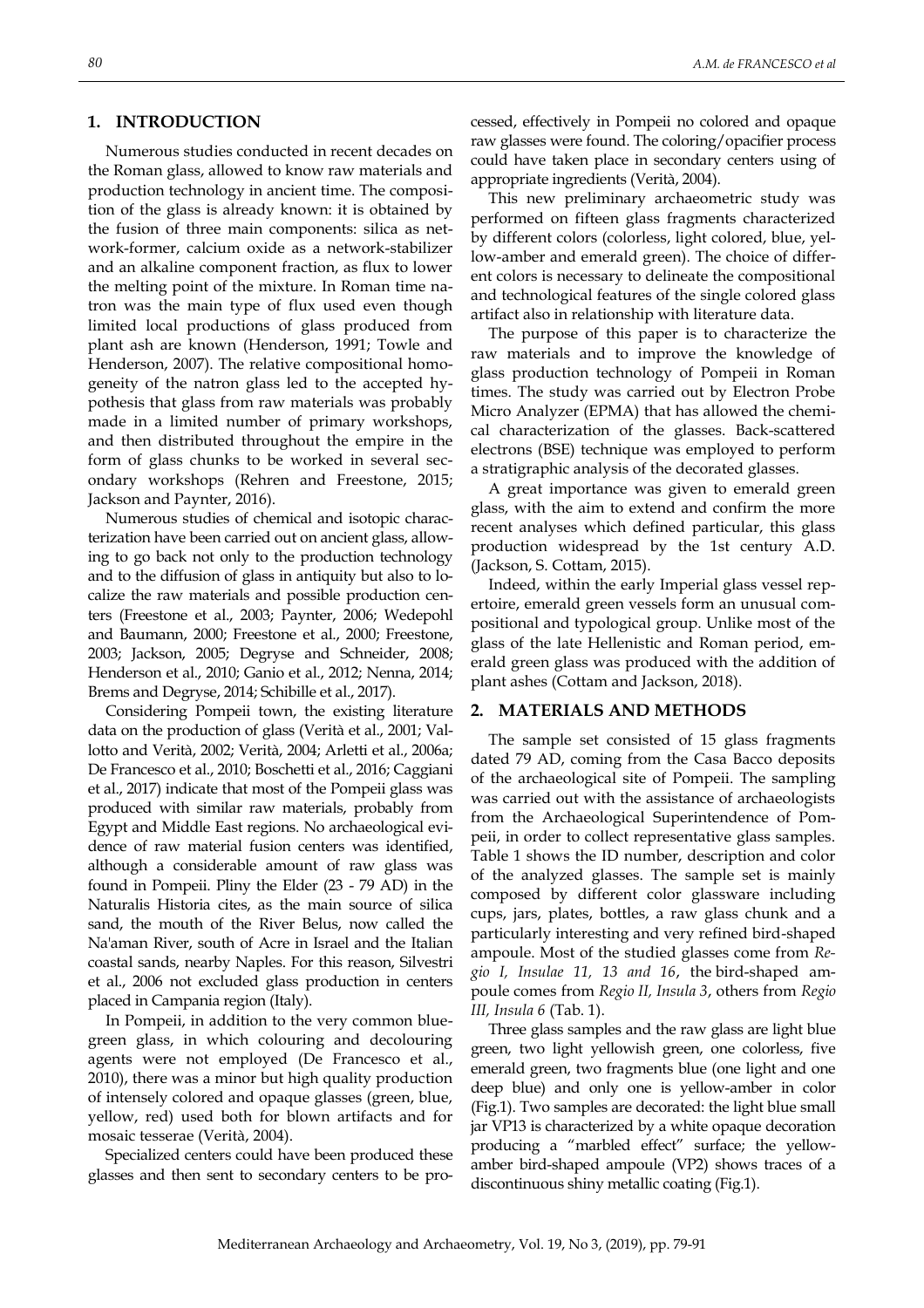| Sample          | Id. number | Colour<br>Description |                       | Provenance         |  |
|-----------------|------------|-----------------------|-----------------------|--------------------|--|
|                 |            |                       |                       |                    |  |
| VP2             | 10235/A    | Bird-shaped ampoule   | Yellow-amber          | Regio II Insula 3  |  |
| VP3             | 11993/A    | Unguentaria           | Light Blue green      | Regio I Insula 16  |  |
| VP <sub>5</sub> | 11424      | Cup                   | Colourless            | Regio I Insula 13  |  |
| VP <sub>6</sub> | 12066      | Handled bottle        | Light Blue green      | <i>Incertae</i>    |  |
| VP <sub>4</sub> | 34901      | Pitcher               | Light Yellowish green | <i>Incertae</i>    |  |
| VP <sub>9</sub> | 5895       | Jar                   | Light Blue green      | Regio III Insula 6 |  |
| VP12            | 12177      | Plate                 | Light Yellowish green | Regio I Insula 11  |  |
| VP16            | 13111      | Raw glass             | Blue-green            | <i>Incertae</i>    |  |
| VP11            | 11183      | Cup                   | Blue                  | Regio I Insula 13  |  |
| VP13            | 12073      | Small jar             | Marbled Blue          | <i>Incertae</i>    |  |
| VP7             | 18030      | Plate                 | Emerald green         | Incertae           |  |
| VP8             | 18028      | Cup                   | Emerald green         | Incertae           |  |
| <b>VP10</b>     | 11334      | Plate                 | Emerald green         | Regio I Insula 13  |  |
| VP14            | 156/3      | Plate                 | Emerald green         | <i>Incertae</i>    |  |
| <b>VP15</b>     | 18022      | Plate                 | Emerald green         | <i>Incertae</i>    |  |
|                 |            |                       |                       |                    |  |

*Table 1. Type, color and location of the analysed glasses. The term "Incertae" indicates the indefinite exact place of discovery (home, public building, shop, etc...).*



*Figure 1. Representative analysed glass samples from Pompeii.*

The samples show a quite good conservation status; these are partially deteriorated on the surface and show a discontinuous alteration layer producing localized iridescence effects. Marked corrosion phenomena are not evident in most glasses, except in the emerald green glasses which therefore have an opaque appearance.

Each glass fragment was preliminarily cleaned by an ultrasonic bath in order to eliminate any residual dust. Polished cross-sections were obtained, embedding the glass fragments in epoxy resin blocks, then transversely cut to enable unaltered glass surface analysis. The surface was finally polished with diamond pastes and then coated with a graphite layer to be studied by Electron Probe Micro Analyzer (EPMA), JEOL- JXA 8230 model, with a W/LaB6 source (Jeol, Tokyo, Japan), equipped with 5 Spectrometers WDS with LDE, TAP, PETJ and LiF crystals and a Spectrometer EDS – JEOL EX-94310FaL1Q - Silicon drift type (Res 129 eV).

The EDS system was used for the identification and quantization of the major elements, WDS system for minor and trace elements.

For each sample, the average of at least three EDS analyzes were performed on areas of 100 micron square (10x10) for a time of 30 seconds at 15 kV and probe current (electron beam) 15 nA. A defocused electron beam with a diameter of 50 µm was used so as to prevent volatilization of light elements such as sodium.

With EMPA, the composition was achieved by random point microanalyses, using spot analyses of about 1  $\mu$ m, at least 6 for each samples.

Detailed EDS analyses on both decorated glass samples VP2 and VP13 was aimed to define the composition and technology of the decoration layer.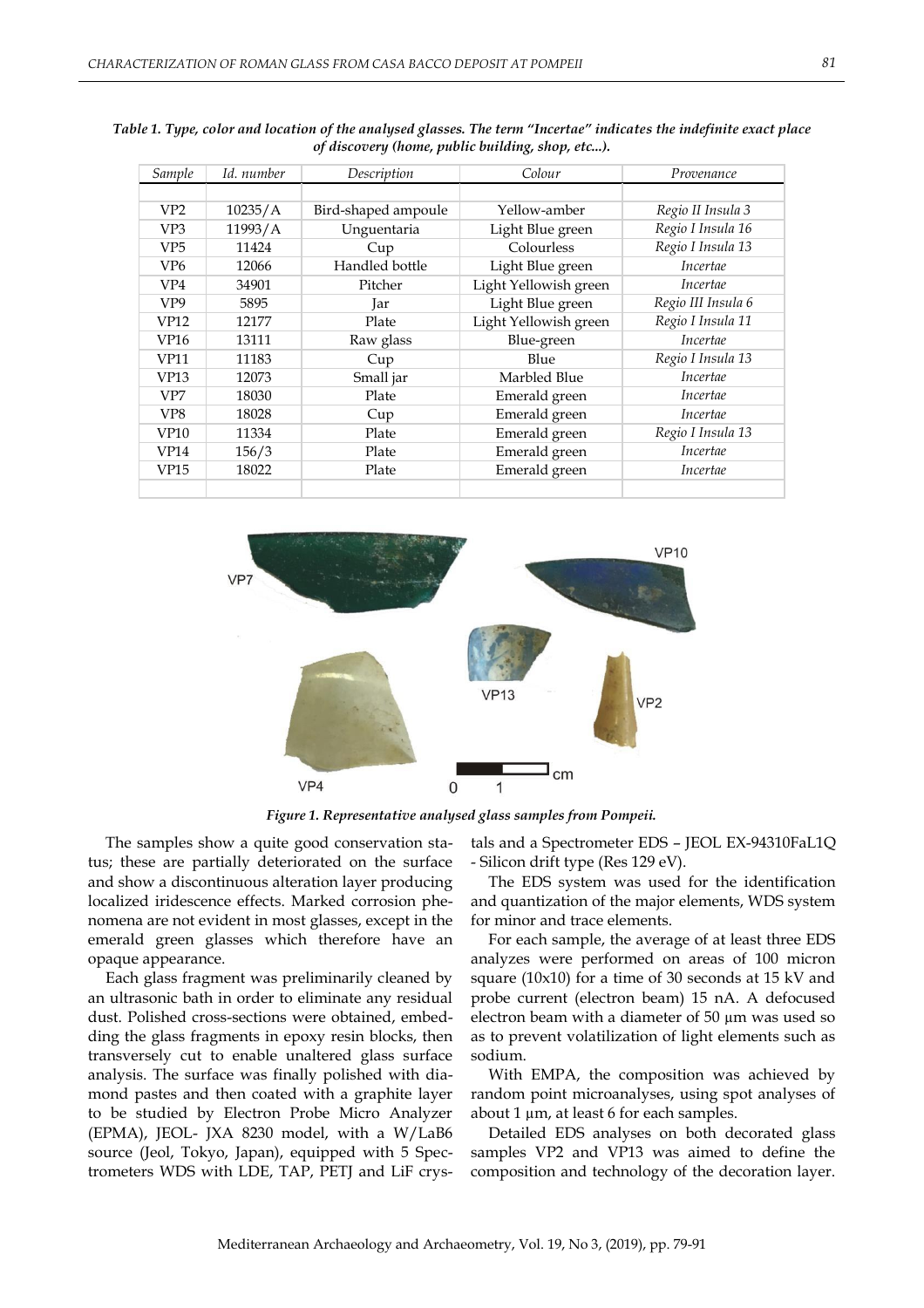The BSE images of the cross section of the two glasses were used to determine the morphological parameters of the decorated glass layer, such as the thickness of the decoration and the corrosion layer.

The system was calibrated with a mixture of mineral and metal standards: Albite (Na, Al), Diopside (Ca, Mg, Si), while for the other elements oxides and metals were used.

Matrix corrections were calculated by ZAF method. The analytical error was ∼1% rel. for the major elements, and it increases as their concentration decreases. The detection limits under the specified working conditions range between 0.001 and 0.2 wt% for WDS and EDS system, respectively.

#### **3. RESULTS AND DISCUSSION**

#### *3.1.Glass characterization – raw materials*

Chemical data by EDS and WDS analysis are listed in Tables 2 and in Tables 3. All the analyzed Pompeii glasses are soda lime silica glass with SiO<sub>2</sub>, Na2O and CaO in the ranges 64.61-72.35 wt%, 14.24- 18.39 wt% and 5.79-8.64 wt% respectively, according to the literature data on glass of the period (Degryse and Schneider, 2008; Verità, 2004; Sayre and Smith, 1961; Aerts et al., 1999; Arletti et al., 2006b; Silvestri et al., 2005; Fermo et al., 2016; Foster et al., 2009).

*Table 2. Major elements. Results of EMPA-EDS analysis performed on 15 Pompeii glass samples. Elements are expressed in wt %. (-) below the detection limit.*

| Sample          | Na <sub>2</sub> O | MgO  | $Al_2O_3$ | SiO <sub>2</sub> | $P_2O_5$                 | SO <sub>3</sub> | CIO  | $K_2O$ | CaO  | TiO <sub>2</sub>         | MnO  | FeO  |
|-----------------|-------------------|------|-----------|------------------|--------------------------|-----------------|------|--------|------|--------------------------|------|------|
| VP2             | 16.45             | 0.57 | 2.45      | 68.89            | 0.14                     | 0.30            | 1.87 | 0.58   | 8.38 | $\overline{\phantom{a}}$ | 0.02 | 0.37 |
| VP3             | 15.13             | 0.57 | 2.36      | 71.59            | 0.18                     | 0.20            | 1.56 | 0.58   | 6.63 | 0.02                     | 0.93 | 0.24 |
| VP <sub>5</sub> | 15.73             | 0.47 | 1.95      | 71.91            | 0.17                     | 0.31            | 1.66 | 0.45   | 5.79 | 0.05                     | 1.16 | 0.36 |
| VP6             | 14.85             | 0.57 | 2.40      | 71.41            | 0.15                     | 0.20            | 1.68 | 0.55   | 7.30 | $\overline{\phantom{a}}$ | 0.66 | 0.22 |
| VP4             | 16.19             | 0.60 | 2.26      | 70.60            | 0.19                     | 0.33            | 1.63 | 0.45   | 7.13 | $\overline{\phantom{a}}$ | 0.40 | 0.23 |
| VP9             | 16.18             | 0.73 | 2.64      | 71.33            | 0.18                     | 0.28            | 1.35 | 0.54   | 6.29 | $\overline{\phantom{a}}$ | 0.27 | 0.21 |
| <b>VP12</b>     | 14.51             | 0.51 | 2.46      | 72.35            | 0.16                     | 0.25            | 1.62 | 0.45   | 7.27 | 0.10                     | 0.03 | 0.29 |
| <b>VP16</b>     | 17.40             | 0.58 | 2.44      | 67.88            | 0.13                     | 0.31            | 1.19 | 0.72   | 8.12 | $\overline{\phantom{a}}$ | 0.47 | 0.36 |
| <b>VP11</b>     | 15.26             | 0.55 | 2.27      | 69.32            | 0.23                     | 0.18            | 1.34 | 0.80   | 8.64 | 0.05                     | 0.47 | 0.90 |
| <b>VP13</b>     | 17.60             | 0.66 | 2.43      | 66.94            | $\overline{\phantom{a}}$ | 0.28            | 1.73 | 0.47   | 7.80 | 0.11                     | 1.00 | 0.98 |
| VP7             | 18.39             | 1.46 | 1.66      | 66.32            | 0.72                     | 0.67            | 1.62 | 1.36   | 5.95 | 0.16                     | 0.76 | 1.05 |
| VP8             | 16.83             | 1.53 | 2.34      | 65.83            | 0.47                     | 0.55            | 1.46 | 1.20   | 7.10 | 0.29                     | 1.19 | 1.23 |
| <b>VP10</b>     | 14.23             | 3.25 | 2.07      | 64.41            | 1.48                     | 0.32            | 1.27 | 1.95   | 8.23 | 0.20                     | 0.87 | 1.34 |
| <b>VP14</b>     | 15.00             | 2.27 | 2.34      | 65.21            | 1.09                     | 0.47            | 1.39 | 2.17   | 7.61 | 0.18                     | 1.26 | 1.40 |
| <b>VP15</b>     | 17.28             | 2.35 | 1.76      | 64.69            | 0.90                     | 0.43            | 1.79 | 1.40   | 7.44 | 0.20                     | 0.38 | 1.15 |

*Table 3. Trace elements. Results of EMPA-WDS analysis performed on 15 Pompeii glass samples. Elements are expressed in ppm. (-) below the detection limit.*

| Sample          | Sn   | Mo | Cu    | Co                       | Cr | Pb                       | Sb |
|-----------------|------|----|-------|--------------------------|----|--------------------------|----|
| VP2             | 103  | 53 | 350   | 40                       | 33 |                          |    |
| VP3             | 103  | 10 | 20    | $\overline{\phantom{a}}$ | 30 | 160                      |    |
| VP5             | 53   | 43 | 233   | $\overline{\phantom{a}}$ | 10 | $\overline{\phantom{a}}$ |    |
| VP <sub>6</sub> | 7    | 3  | 26    | 3                        | 3  | 73                       |    |
| VP <sub>4</sub> | 53   | 16 | 103   | 30                       | 3  | 140                      |    |
| VP9             | 123  | 56 | 63    | 13                       | 10 | $\overline{\phantom{a}}$ |    |
| <b>VP12</b>     | 80   | 3  | 53    | 10                       | 16 |                          |    |
| <b>VP16</b>     | 120  |    | 23    |                          | 10 | 56                       |    |
| <b>VP11</b>     | 73   | 23 | 1930  | 1453                     | 6  | 60                       |    |
| <b>VP13</b>     | 50   | 6  | 876   | 166                      | 10 | 13                       |    |
| VP7             | 5176 | -  | 24676 | $\overline{\phantom{a}}$ | 10 | 373                      |    |
| VP8             | 5140 | 30 | 21996 | $\overline{\phantom{a}}$ | 33 | 663                      |    |
| <b>VP10</b>     | 3343 | 50 | 19056 |                          | 36 | 270                      |    |
| <b>VP14</b>     | 3733 | 63 | 20460 |                          | 6  | 740                      |    |
| <b>VP15</b>     | 3116 | 30 | 18283 |                          | 50 | 123                      |    |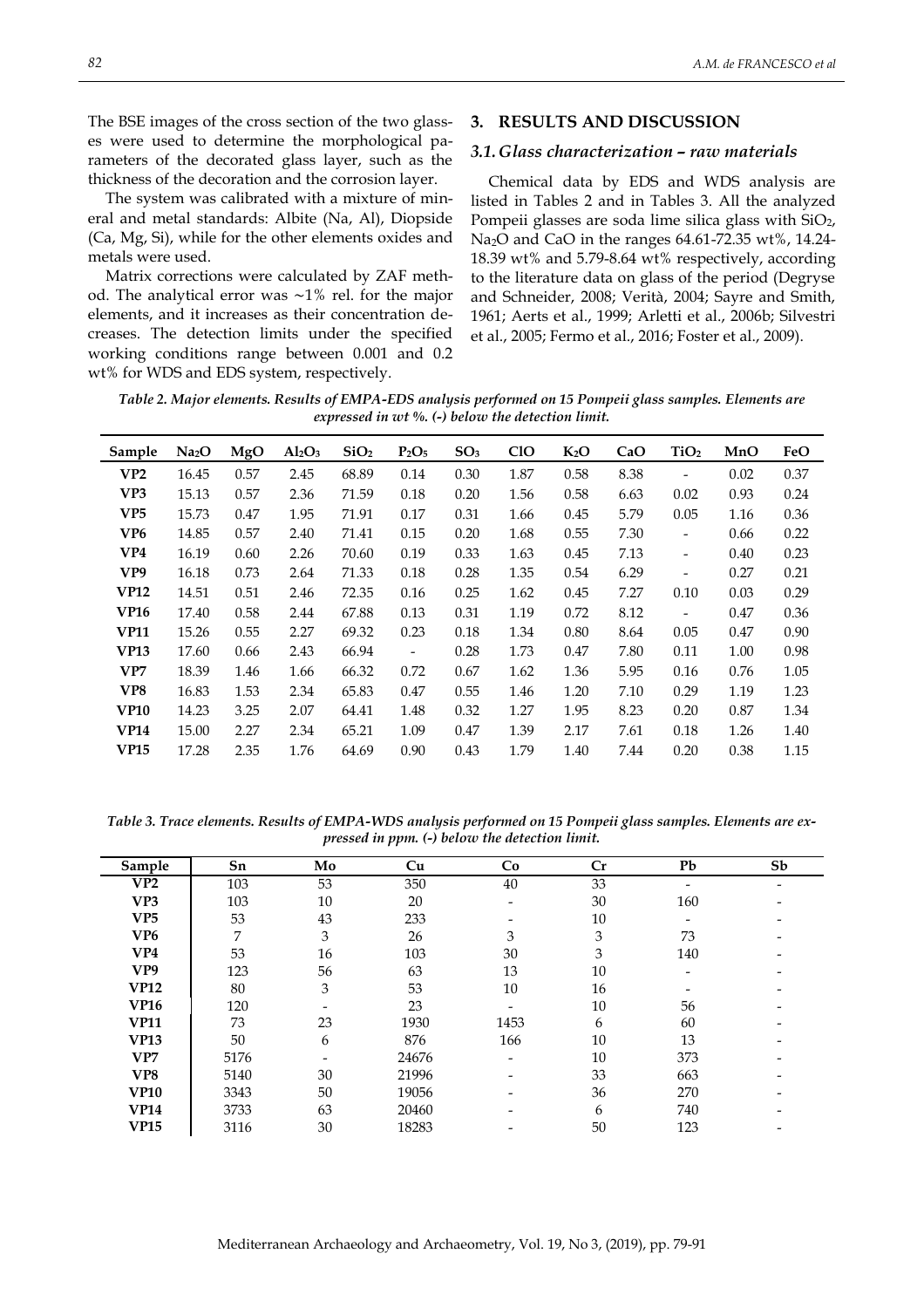

*Figure 2. MgO vs. K2O (a) and CaO vs. Al2O<sup>3</sup> (b) for the Pompeii glasses. Dotted area contains the compositional field of 'typical' Roman glass after Gallo et al. (2013).*

In Fig.2a, MgO vs.  $K_2O$  plot, the low concentrations of potash and magnesia, (less than 1.5 wt %) for most of the analyzed samples (VP2, VP3, VP4, VP5, VP6, VP9, VP11, VP12, VP13, VP16), indicate the use of natron as a flux (Paynter, 2006; Freestone, 2003).

The colorless and the light colored glasses (VP3, VP4, VP5, VP6, VP9, VP12 and VP16 raw glass) have the highest and the most homogeneous values of silica, between 70.60 wt% and 72.35 wt% (Tab.2), that could indicate more careful selection of raw materials.

The emerald green glasses (VP7, VP8, VP10, VP14 and VP15) have the highest concentrations of MgO (1.46 - 3.25 wt%), K<sub>2</sub>O (1.20 - 2.17 wt%) and P<sub>2</sub>O<sub>5</sub>  $(0.47 - 1.48 \text{ wt\%})$  respect to all the other glass fragments (Tab.2).

Lilyquist and Brill (1993) suggest concentrations of magnesia and potash above 1.5 wt% indicate manufacture using plant ash rather than solely natron.

For Jackson and Cottam (2015) phosphorus pentoxide and magnesia, and potash and magnesia, are strongly correlated in the early to mid1st –century emerald green glasses from Frejus and Barzan in France, Colchester in England and Ribnica and Trojane in Slovenia, which suggests that the green samples as well as those from other datasets (Gallo et al., 2013; Henderson, 1996; Thirion-Merle et al., 2005) form a single compositional group using the same alkali type or potentially that natron glass was mixed with a plant ash which was high in phosphorus.

As shown in Table 2, all the emerald green glasses analyzed have the lowest  $SiO<sub>2</sub>$  values, if compared to the typical Roman natron glass; this may be related to the need to introduce enough alkali, trough greater quantities of plant ash, in order to flux the silica (Jackson and Cottam, 2015). Cottam and Jackson, (2018) suggest that emerald green glasses represent a specialized production, using a plant-ash component, during the 1st century AD.

Calcium and aluminum concentrations, together with iron and titanium, are in general particularly diagnostic of the sand source employed for silicasoda-lime glass production, as they reflect the impurities (calcite, feldspars, clay minerals and heavy minerals) present in the original sand (Freestone et al., 2000; Freestone, 2003; Gallo et al., 2013; Freestone, 1994; Freestone et al., 2002).

The Fig. 2b, CaO vs.  $Al_2O_3$  plot, shows the comparison of the analyzed Pompeii glasses with the main 1st - 3rd century A.D. compositional groups ("typical" Roman glass) found in the Western provinces (Arletti et al., 2006b; Foy et al., 2003; Silvestri, 2008; Silvestri et al., 2008) as in Gallo et al., 2013. Most of Pompeii glasses fall in the area of the European Roman glass production. This compositional range, already found in many Western European sites and in the Mediterranean area, is ascribable to the use of similar raw materials for the glass productions of the entire Empire, probably from the Middle-East area (Sayre and Smith, 1961; Silvestri et al., 2005; Foy et al., 2003; Silvestri, 2008; Nenna et al., 1997; Picon and Vichy, 2003; Al-Bashaireh et al., 2016, Liritzis et al., 2018). Roman glass is thought to have been made from coastal sands of the Syro-Palestinian region, probably near the mouth of the river Belus (Foy et al., 2003).

In Fig.2b it should be noted that most emerald green glasses (VP15, VP10 and VP7) show the lowest aluminum content but calcium concentration similar to the mineral soda glasses. Only the VP7 glass displays the lowest calcium values (Tab.2 and Fig.2). Calcium content of the emerald green Pompeii glass is very similar to some of the few emerald green glass of Archaeological Museum of Adria (North eastern Italy) of Gallo et al., (2013). Jackson and Cottam, 2015) suggest that different (low-lime) sand source, crushed quartz or plant ash particularly low in calcium was used for emerald green glass production. However, the addition of plant ash, not neces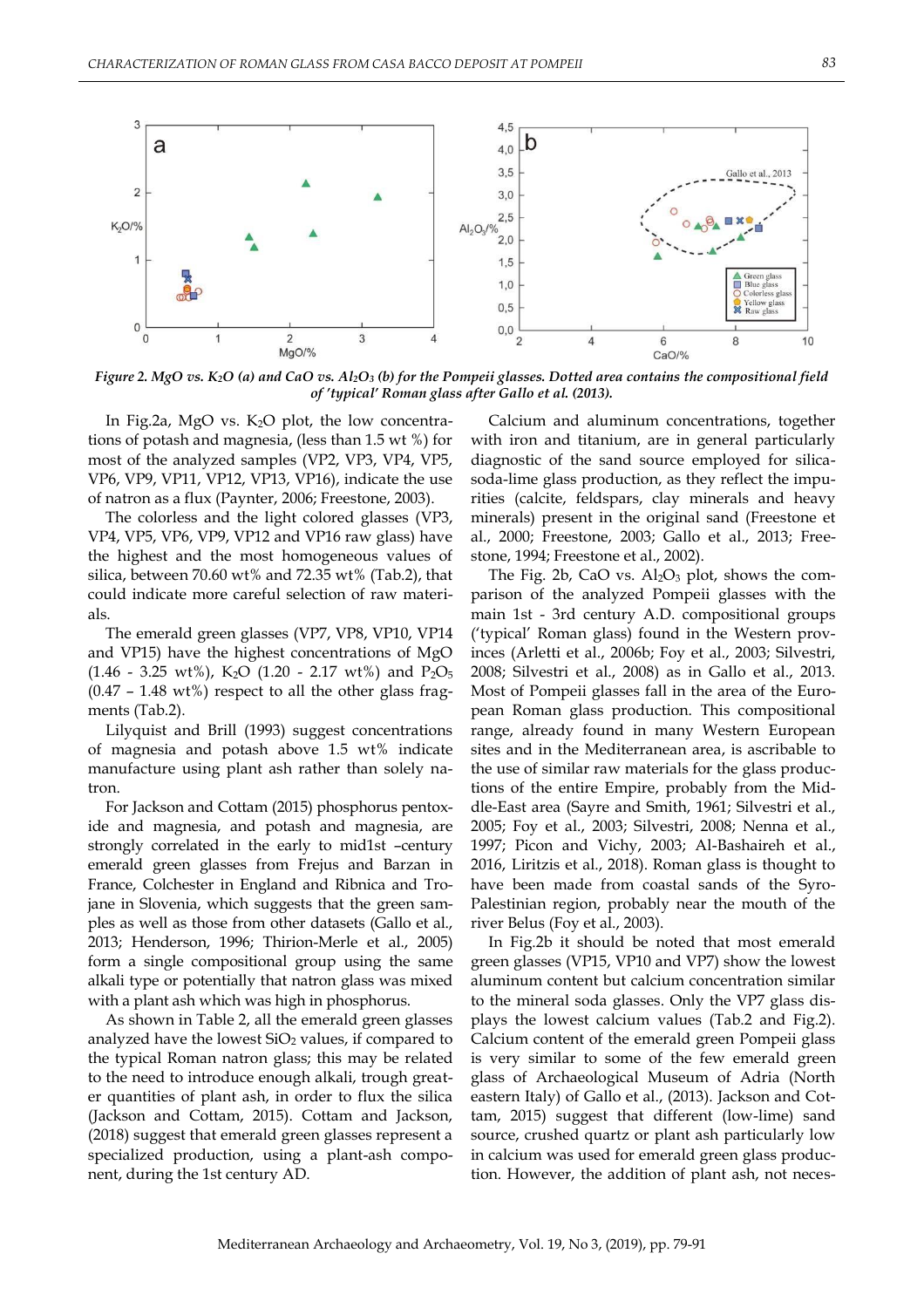sarily indicate that plant ashes fulfilled the role of the flux but the higher content of magnesium, lime and potassium than natron, along with the presence of small amounts of charcoal in the ash would favour the formation of the green colour (Cottam and Jackson, 2018).

It is therefore possible that the emerald green color of Pompeii glasses was obtain by the addition of plant ash to the natron main component in the production areas of natron glass, most likely in the Eastern Mediterranean as suggested by Jackson and Cottam, (2015).

## *3.2.Colouring /decolouring agents*

Roman glasses generally, show a high level of technology, particularly in terms of color control, as testified by the presence of coloring and decoloring agents in the glass production. As already mentioned above, the analyzed Pompeii glasses show different colors: light blue green, light yellowish green, colorless, blue, yellow-amber and emerald green.

In the FeO vs. MnO plot (Fig.3) the Pompeii glass samples are divided in two groups, on the basis of the FeO content. The light colored (light blue green and light yellowish green glasses, VP3, VP4, VP6, VP9, VP12) the yellow-amber (VP2), the colorless (VP5), and the raw glass (VP16), show a low iron concentration (FeO 0.21-0.37 wt%), that would confirm, together with the high  $SiO<sub>2</sub>$  value (Tab.2), the use of a selected sand for the production of this group of glasses.

The blue and the emerald green glasses instead have the highest FeO contents from 0.90 to 1.40 wt% and so, are well separated from all the other glasses as shown in Fig.3. The manganese concentrations vary considerably in both groups, distinguished by iron content, as evidenced in Fig.3. In particular, in the lower FeO group, two light blue-green glasses (VP3, VP6) and the colorless glass VP5, have MnO>0.5% in weight, which indicates the intentional addition of manganese as decoloring agent (Jackson, 2005), probably as pyrolusite (MnO<sub>2</sub>). The latter one was particularly widespread in the Roman period to neutralize the color due to the iron oxides naturally present in the raw materials (Jackson, 2005; Silvestri et al., 2005; Silvestri et al., 2008). This group comprises mainly glass with manganese above background levels (MnO  $>0.025$  %) and  $Sb<sub>2</sub>O<sub>5</sub>$  below the detection limits of the EPMA instruments used for the analyses (ca. 0.03 %) in Schibille et al., (2017), similar to the equipment used in this research to analyze the Pompeii glasses.



*Figure 3. FeO vs. MnO plot of all analysed Pompeii glasses*

It is important to point out that in all the analyzed Pompeii glass samples, antimony is not present or it is below the detection limit, except in the white decoration of the blue marbled glass (VP13) where it was added as opacifier agent, as will be discussed later.

Since in all the analyzed Pompeii glasses, antimony is below the detection limit, as evidenced in Tab.3, the use of antimony as decoloring agents, could be excluded. As a result, manganese-based compounds were the only decoloring agents used for the few decolored Pompeii glasses analyzed here, and so they are included in the Mn-decoloured group, of the four main groups of Gliozzo, (2017).

The other light colored glasses (VP4, VP9, VP12, the natural blue green raw glass VP16 and the yellow amber VP2 samples) are characterized by MnO content below 0,47 wt% (Tab.2), too low to be considered as intentionally added. This group is consistent with the Low-manganese (low-Mn) glass of Jackson and Paynter (2016) with low concentrations of manganese of up to 0.8 wt% and no antimony, and with the NE-I/ unintent-Coloured group of Silvestri et al., (2018). This naturally coloured glasses is the dominant, raw, blue–green glass by the first century, and is thought to be manufactured in the Syria-Palestine region (Foy et al. 2003).

In two samples, the yellow-amber (VP2) and the light yellowish green (VP12) glasses, the MnO content is very low (0.02 and 0.03 wt%, respectively, see Tab.2), that is, close to the detection limit, but they are very similar in composition to the other low FeO glasses. For those two glasses, but particularly for the yellow amber glass (VP2) may be hypothesized that the low manganese contents are likely to be reflected in their colour technology, for these the yellowish or amber colour, probably may be due to the ferrisulphide chromophore (Schibille et al., 2017). The formation of this colour required reducing conditions and would have been favoured in a glass which had not been oxidized for the purpose of decolouration by the addition of Mn or Sb (Freestone and Stapleton, 2015).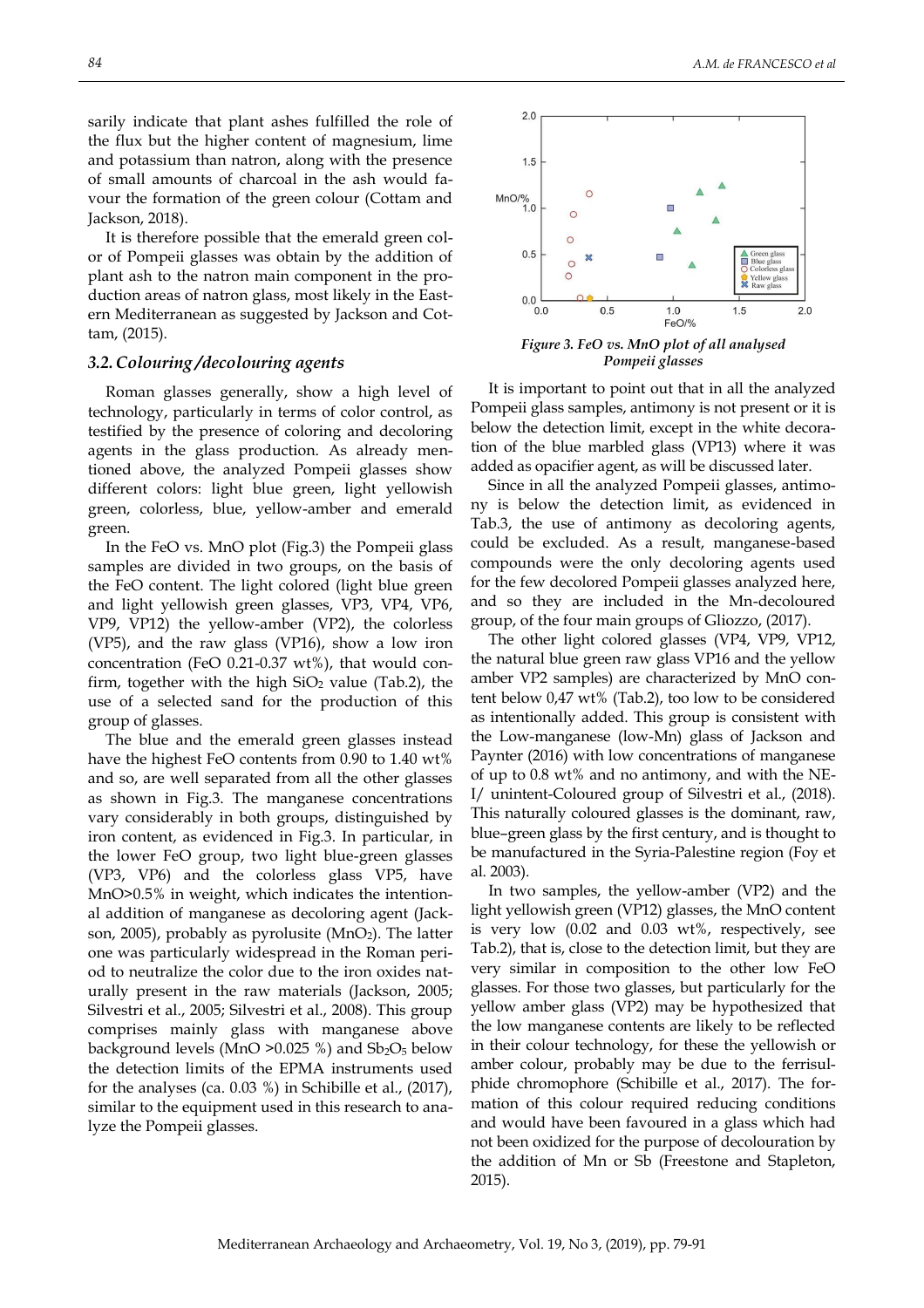

*Figure 4. Log-log Sn vs. Cu plot (a) and log-log Co vs. Cu plot (b). In (b) the cobalt free glasses were excluded.*

Quite all, blue and emerald green glasses, show MnO > 0.5 wt% values (except the deep blue glass VP11 and the emerald green VP15) and FeO values ranging from 0.90 to 1.40wt%.

As already highlighted in Fig. 2a, the  $K_2O$ , MgO and  $P_2O_5$  contents of the emerald green glasses suggest the use of different raw materials, such as the addition of plant ash. Indeed, they form a single compositional group using the same alkali type, and possibly the same source (Jackson and Cottam, 2015), as well as those from other green glass datasets (Gallo et al., 2013; Henderson, 1996; Thirion-Merle et al., 2005).

The CaO values of emerald green glasses are similar to those natron-based, but the low  $SiO<sub>2</sub>$  concentration, high FeO and  $TiO<sub>2</sub>$  contents (Table 2) indicate the use of distinct raw materials, possibly richer in heavy/mafic minerals in the case of soda ash glass (Gallo et al., 2013).

As clearly shown in the Fig.2a, the blue glasses are natron-based Roman glass, their color is essentially due to cobalt, as will be discussed later in the following paragraph.

#### *3.3.Coloured glasses*

#### **3.3.1. Emerald green glasses**

Emerald green is a Roman glass colour appearing in the first decades of the first century CE and going out of general use by the last quarter of that century (Cottam and Jackson, 2018). As already shown in Fig.2a and in Fig.3, the chemical composition of green emerald glasses suggests the use of plant ash and so different raw materials for their production. Verità (2004) indicate for the few Pompeii green glasses analyzed, the use of sands of different origins compared to the most of the other Pompeii analyzed glasses.

The Fig. 4a, the log-log Sn vs. Cu plot, shows the emerald green glasses with the highest Cu and Sn contents, clearly separated from all the other glasses.

All the emerald green glasses have high copper contents, above 10.000 ppm (18283-24676 ppm) well correlated with tin concentrations (3116-5176 ppm). According to Jackson and Cottam (2015), the presence of copper in glass, as  $Cu<sub>2+</sub>$ , can produce either blue or green hues, but the colour probably depends upon interactions of copper and iron and to some extent manganese, tin, lead (Tab.2) and antimony. As mentioned before, in all the Pompeii glasses, antimony is always below the detection limit of the used EMPA. The high tin content may be linked to bronze addition, as lead at low concentrations, as suggested by Jackson and Cottam (2015).

The chemistry of the emerald green glass suggests that it is part of a natron-glass production system, possibly being made in the same general region. The introduction of plant ashes seems to be related to color production (Cottam and Jackson, 2018). The exact provenance of the glasses is more difficult to ascertain, but the trace element data indicate the sands used to produce these glasses have characteristics common to those from the eastern Mediterranean, possibly in or near to Egypt (Jackson and Cottam, 2015).

The differences but also the similarities of the raw materials used to produce plant-ash and colorless mineral-soda Roman glasses, suggest that the emerald green glass production was not an entirely distinct, separately located industry, but was very close to the other primary centers (Jackson and Cottam, 2015).

#### **3.3.2. Light colored, amber and blue glasses**

As shown in Fig. 4 and in Table 3, the colorless and most of light blue and yellowish green glasses have low values of Cu, Sn, Co and Pb, indicating the use of "fresh" glass and so, as already highlighted, the use of selected raw materials. Only some glasses show Cu and/or Pb contents higher than 100 ppm (Table 3), suggesting possible recycling of coloured cullet and/or scraps added during melting (Gallo et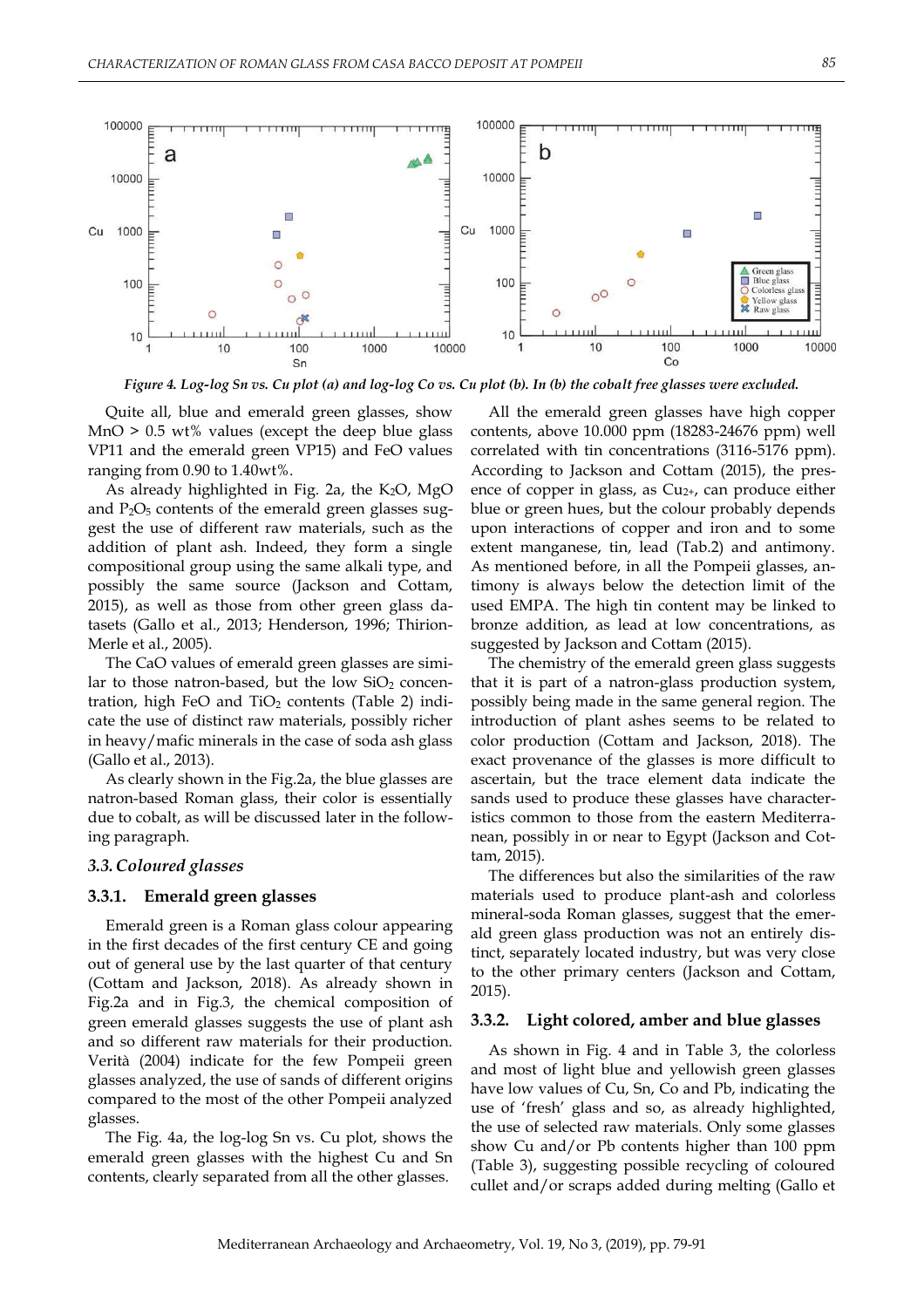al., 2013). Indeed, trace elements such as Co, Zn, Sn, Cu and Pb, can give information about the glass recycling process in ancient times (Jackson, 1996; Freestone et al., 2002). Values of such elements comprised between 100 and 1000 ppm have been considered as contamination, while values exceeding 1000 ppm have been referred to as an intentional addition (Gliozzo, 2017).

The recycling of glass in ancient times was a very common practice not only in Roman times but also in the following periods, as evidenced by the chemical composition of numerous glasses found at Pompeii and in the surrounding areas (Arletti et al., 2006a; De Francesco et al., 2010; De Francesco et al., 2014; Arletti et al., 2006c).

The unintentionally blue-green color of raw glass VP16, is due to the impurities naturally present in the sand (Tab. 3).

The log-log Co vs Cu plot (Fig. 4b) displays only the blue glasses, the amber yellow one and four colorless glasses (VP4, VP6, VP9, VP12). The other glasses were excluded because they are cobalt free.

Apart from iron and manganese, copper and cobalt were important colouring agents in the ancient glass industry (Mirti et al., 2002). The deep blue glass VP11 has significant amounts of cobalt and copper (1453 ppm and 1930 ppm, respectively) which suggest the use of trianite (2Co<sub>2</sub>O × CuO × H<sub>2</sub>O) as coloring agent, commonly added for the production of Roman blue glass (Arletti et al., 2008). The VP13 sample is light blue in color, probably due to lower Co and Cu content than in VP11 and the high Fe and Mn content (about 1wt %), as shown in Fig. 3 and Tab.2.

As already said the yellow-amber color of the bird shaped ampoule was probably obtained in strongly reducing conditions (Schibille et al., 2017), since the low contents of chromophore elements may be considered as contamination (Gliozzo, 2017).

#### *3.4 Decorated glass*

The two decorated Pompeii glasses include the yellow-amber bird shaped ampoule (VP2) and a light blue small jar (VP13). The yellow-amber VP2 glass shows on the external surface a discontinuous residue of a metallic coating, while the light blue small jar VP13 is characterized by a white opaque decorations producing a "marbled effect" surface (Fig.1).

*Table 4. EMPA results on VP2 and VP13 decorated glasses. Data are expressed in wt%. VP2 - EL: External Layer (metallic); VP13 - DL: decoration layer; WCRY: chemical composition of calcium antimonate crystals.*

|                                | VP2   | <b>VP13</b> |       |  |
|--------------------------------|-------|-------------|-------|--|
|                                | EL    | DL          | WCRY  |  |
| Na2O                           | 1.7   | 10.19       | 2.24  |  |
| MgO                            | 0.95  | 0.42        |       |  |
| $Al_2O_3$                      | 5.97  | 1.56        | 0.75  |  |
| SiO <sub>2</sub>               | 31.8  | 42.98       | 20.77 |  |
| $P_2O_5$                       | 0.62  |             |       |  |
| SO <sub>3</sub>                | 0.79  | 0.44        |       |  |
| CIO                            | 0.71  | 0.51        |       |  |
| K2O                            |       | 0.37        |       |  |
| CaO                            | 2.42  | 4.64        | 14.34 |  |
| TiO <sub>2</sub>               |       |             |       |  |
| MnO                            |       |             |       |  |
| FeO                            | 1.39  | 0.1         |       |  |
| CuO                            | 0.9   |             |       |  |
| SnO <sub>2</sub>               | 52.73 |             |       |  |
| Sb <sub>2</sub> O <sub>3</sub> |       | 38.78       | 61.91 |  |
|                                |       |             |       |  |

The micro-structural analysis performed on the two decorated glasses, has highlighted the technologies used for the external decorations and different and very interesting morphologies of glass alteration. Since the glass alteration study was not the purposes of this work, it will be the subject of future detailed studies. Table 4 shows the results of the EDS analyses obtained on the decoration layers of these two samples.

#### **3.4.1 VP2 glass**

The EMPA analysis performed on the external polished cross section of the yellow bird-shaped ampoule glass VP2, has highlighted the presence of three distinct portions as shown through the BSE images in Fig.5a. The external layer (EL) has a strong shining metallic effect, it is very thin, only a few microns, has an irregular thickness and is missing in some portions, probably its original thickness is not preserved. The intermediate layer (IL) shows a darker grey hue in comparison to pristine glass (PG), probably owing to the alteration of buried glass in a humid environment (Silvestri et al., 2005; Cox and Ford, 1993; Salviulo et al., 2004; Huisman et al., 2008). It has a constant thickness of 20 microns with cracks and detached portions in some areas (Fig 5a).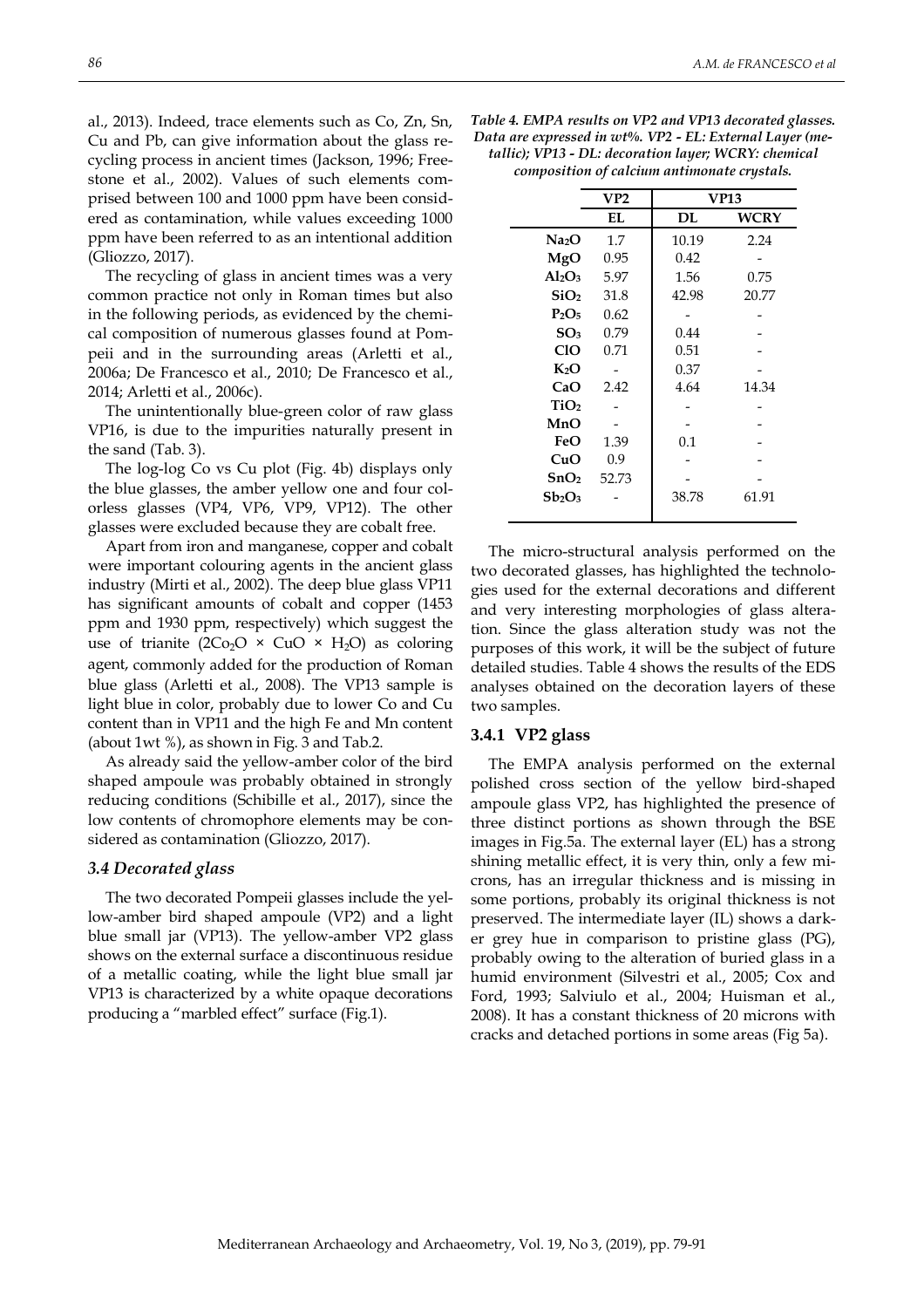

*Figure 5. BSE images of the decorated glasses: a) VP2 decorated glass - PG: Pristine Glass; IL: Intermediate Layer (dark grey hue); EL External Layer (metallic layer). b) VP13 decorated glass - PG: Pristine Glass; DL: Decoration Layer; CC: Corrosion Crust.*

Table 4 shows the results of EDS analyses performed on the metallic external layers. The intermediate layer has very similar features of the gel layer according to Muller et al., 1995. The external layer (EL) shows high concentrations of tin, up to an average value of 52.73 wt%, but other metals such as iron (1.39 wt%) and copper (0.90 wt%) are present. The external metal layer also contains  $SiO<sub>2</sub>$  (31.80 wt%),  $Al_2O_3$  (5.97 wt%) and Na<sub>2</sub>O (1.70 wt%) as shown in the Table 4.

Unfortunately, the bad state of conservation of the very thin decoration layer prevents the complete understanding of its original chemical composition. However, we could suppose the use of a tin-based metallic compound on the surface of the glass object to give a shiny decorative effect. Further analysis will be necessary to better know the technological aspects of the metallic layer.

## **3.4.2 VP13 glass**

The BSE images obtained by the electronic microprobe on the external polished cross section of the light blue small jar VP13, is shown in Fig.5b. The decoration layer (DL) is clearly distinguished from the pristine glass (PG), due to the lighter grey hue and the presence of numerous scattered crystals. Its thickness is quite regular, about 40 microns, but in some portions, it is fractured and thinned. The outermost part of the decoration layer is dark gray in color, displays a thin finely laminated corrosion crust (CC), composed of iridescent lamellae parallel to the unaltered glass surface, of variable thickness ranging from a few microns to about 20 microns (Fig. 5b).

Similar morphologies have been reported in the literature for altered glasses of several archaeological sites (Silvestri et al., 2005; Cox and Ford, 1993; Salviulo et al., 2004; Morgenstein et al., 1999; Dal Bianco et al., 2004; Dal Bianco et al., 2005). The EMPA analyses were performed on the well-preserved portion of the decoration layer (DL), and on the crystals (Tab.4).

The decoration layer (DL) is characterized by very high  $Sb_2O_3$  content (up to 38.78 wt%), which was certainly intentionally added to achieve the desired white opaque decorative effect. All the other oxides are lower than in the pristine glass:  $SiO<sub>2</sub>$  and Na<sub>2</sub>O are respectively of 42.98 wt% and 10.19 wt%,  $Al_2O_3$ shows a content of 1.56 wt% and CaO of 4.64 wt%, as reported in Tab.4. This composition suggests the use of an antimony rich glass to obtain the white opaque decorative effect, as the marbled effect of the VP13 small jar. This type of decoration, highly widespread in Roman period, was obtained by pressing thin strands of molten glass on the surface (Stern, 2004).

The EDS analyses on the white crystals (CRY) inside the decoration layer (Fig.5b), showed significant average concentrations of antimony oxide (61.91 wt%) and calcium oxide (14.34 wt%) as main chemical elements. On the basis of the results we can assume that the white crystals were formed in situ, following the reaction between an antimony-based agent, probably in the form of antimony oxide  $(Sb<sub>2</sub>O<sub>3</sub>, Sb<sub>2</sub>O<sub>5</sub>)$ , and the calcium present in the glassy matrix (Boschetti et al., 2016; Lahlil et al., 2008; Lahlil et al., 2010). The calcium antimonite could be in form of an orthorhombic  $(Ca_2Sb_2O_7)$  or hexagonal  $(CaSb<sub>2</sub>O<sub>6</sub>)$  phase on the basis of the temperatures used for decoration process.

#### **4. CONCLUSIONS**

The analysis of fifteen glass fragments of I century AD, including some emerald green glasses and two decorated glasses, from Casa Bacco deposits in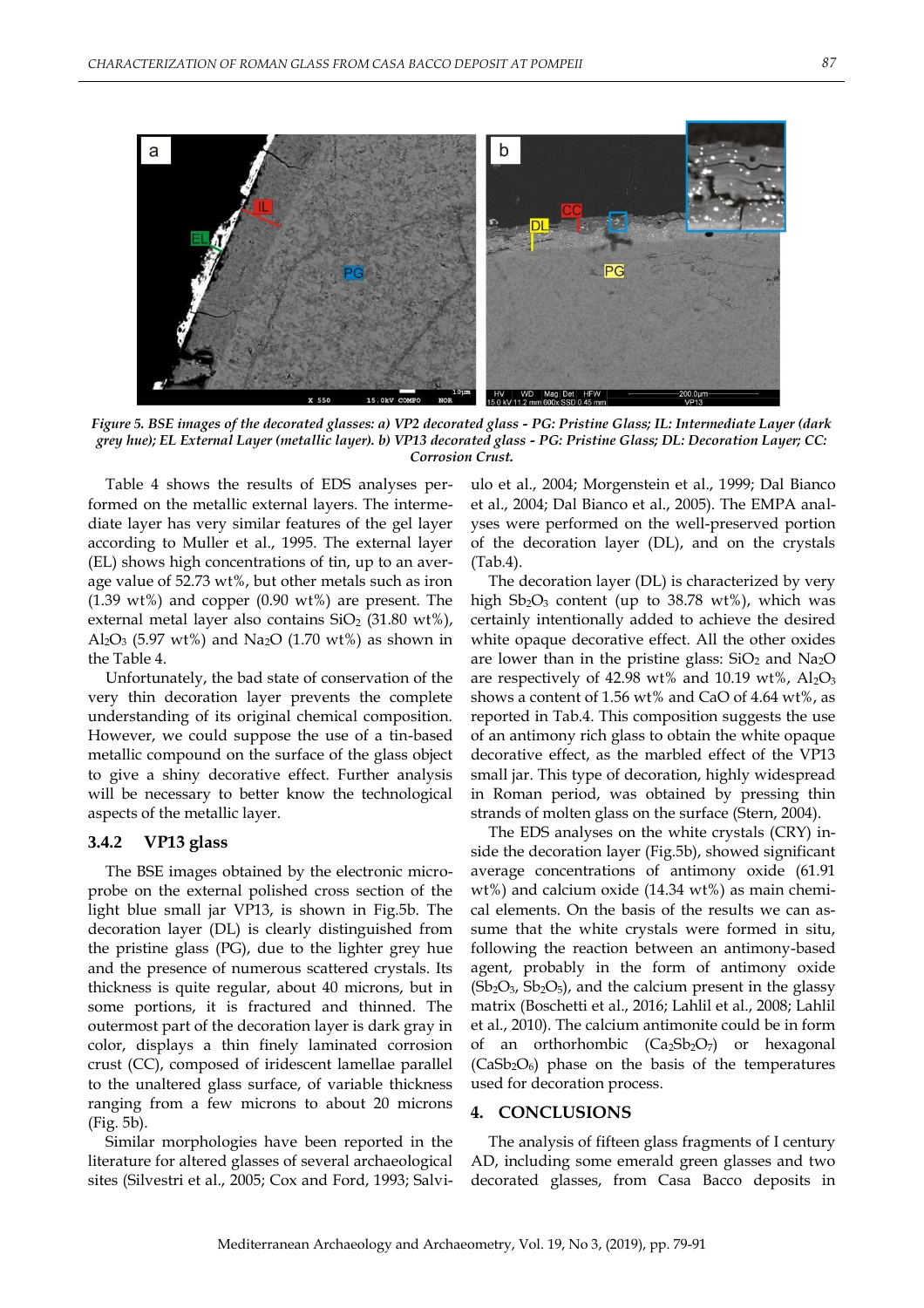Pompeii allowed us to characterize the raw materials and the technology employed for their production.

The chemical characterization evidenced that most of the analyzed Pompeii glasses, the colorless, the light blue green and light yellowish green glasses, the yellow-amber, the blue and the raw glass, are soda lime silica glass, the classical composition of Roman glass productions, usually found in many Western European sites.

The compositional homogeneity, particularly for the colorless glass and light colored glass is ascribable to the use of similar and well selected raw materials, probably imported coastal sands from the Middle East and natron from Egypt. The intentional addition of manganese, as decoloring agent, was detected only in the colorless glass and two light blue green glasses. The other light colored glasses and the naturally colored raw glass are Mn-poor, below the intentionally addition value confirming the raw materials careful selection.

The yellow-amber color of the bird shaped ampoule is probably due to the ferrisulphide chromophore. The formation of this color required reducing conditions, but because of the low manganese content, no addition of decolouring agents and oxidation conditions were necessary.

The chromophore agents in the production of the deep blue glass are cobalt and copper which suggest the use of trianite ( $2CO<sub>2</sub>O \times CuO \times H<sub>2</sub>O$ ) commonly added in Roman blue glass. The decorated light blue

glass, owes its color not only to cobalt (lower than in the deep blue) but also to iron and manganese contents.

For the Pompeii emerald green glass production, different raw materials were used. The highest values of potash, magnesia and phosphorus pentoxide in these glass fragments, and their strong correlation suggests the addition of plant ash for their production. The Pompeii emerald green glasses form a single compositional group, similar to the emerald green glasses from other European sites confirming the hypothesis of an active specialized glass production close to the other primary centers in the Eastern Mediterranean, possibly in or near to Egypt.

The micro-structural analysis performed on the two decorated glasses has highlighted the use of specialized technology of the Roman glassmakers and different morphologies of glass alteration. In the yellow-amber bird-shaped ampoule glass, the refined outermost shining metallic layer represents a decorative effect, obtained using a tin-based metallic compound, but the alteration state prevents to quite understand the original composition and so the technological aspects.

The marbled decoration of the blue glass, is formed by a superficial glass layer obtained by the use of an antimony-based opacifier agent (calcium antimonite), to obtain the white opaque decorative effect.

## **REFERENCES**

- Aerts, A., Janssens, K., Adams, F., Wouters, H. (1999) Trace-Level microanalysis of Roman Glass from Khirbet, Qumrân, Israel. *Journal of Archaeological Science*, Vol. 26, pp. 883–891.
- Al-Bashaireh, K.., Alama, E., Al-Housan, A.Q. (2016) Analytical and Technological Study of Roman, Byzantine and Early Islamic (Umayyad) Glasses from Al-Fudein Archaeological Site, Jordan. *Mediterranean Archaeology and Archaeometry*, Vol.16, No.1, pp.257-268.
- Arletti, R., Quartieri, S., Vezzalini, G., (2006a) Glass mosaic tesserae from Pompeii: an archeometrical investigation.
- *Periodico di Mineralogia* Vol. 75, 2-3, pp. 25-38.
- Arletti, R., Dalconi, M. C., Quartieri, S., Triscari, M., Vezzalini, G. (2006b) Roman Coloured and opaque glass: a chemical and spectroscopic study, *Applied Physics A*, Vol. 83, pp. 239-245.
- Arletti, R., Ciarallo, A., Quartieri, S., Sabatino, G., Vezzalini, G. (2006c) Archeometrical analyses of game counters from Pompei, in: M. Maggetti, B. Messiga (Eds.), *Geomaterial in Cultural Heritage*, Special Publication 257, Geological Society of London, London. pp. 175–186.
- Arletti, R., Vezzalini, G., Biaggio Simona, S., Maselli Scotti, F. (2008) Archeometrical studies of Roman Imperial Age glass from Canton Ticino. *Archeometry,* 50, pp.606-626.
- Boschetti, C., Henderson, J., Evans, J., Leonelli, C. (2016) Mosaic tesserae from Italy and the production of Mediterrean coloured glass (4rd century BCE- 4th century CE). Part I: Chemical composition and technology. *Journal of Archaeological Science: Reports*, Vol. 7, pp. 303-311.
- Brems, D.D. and Degryse, P.P. (2014) Trace element analysis in provenancing Roman glassmaking. *Archaeometry,* 56, Suppl. 1, pp. 116–136.
- Caggiani, M.C., Mangone, A., Mastrorocco, F., Taccogna, C., Laviano, R., Giannossa, L.C. (2017) The Tetris game of scientific investigation. Increase the score embedding analytical tecniques. Raw materials and production technology of Roman glasses from Pompeii. *Microchemical Journal*, Vol. 131, pp. 21-30.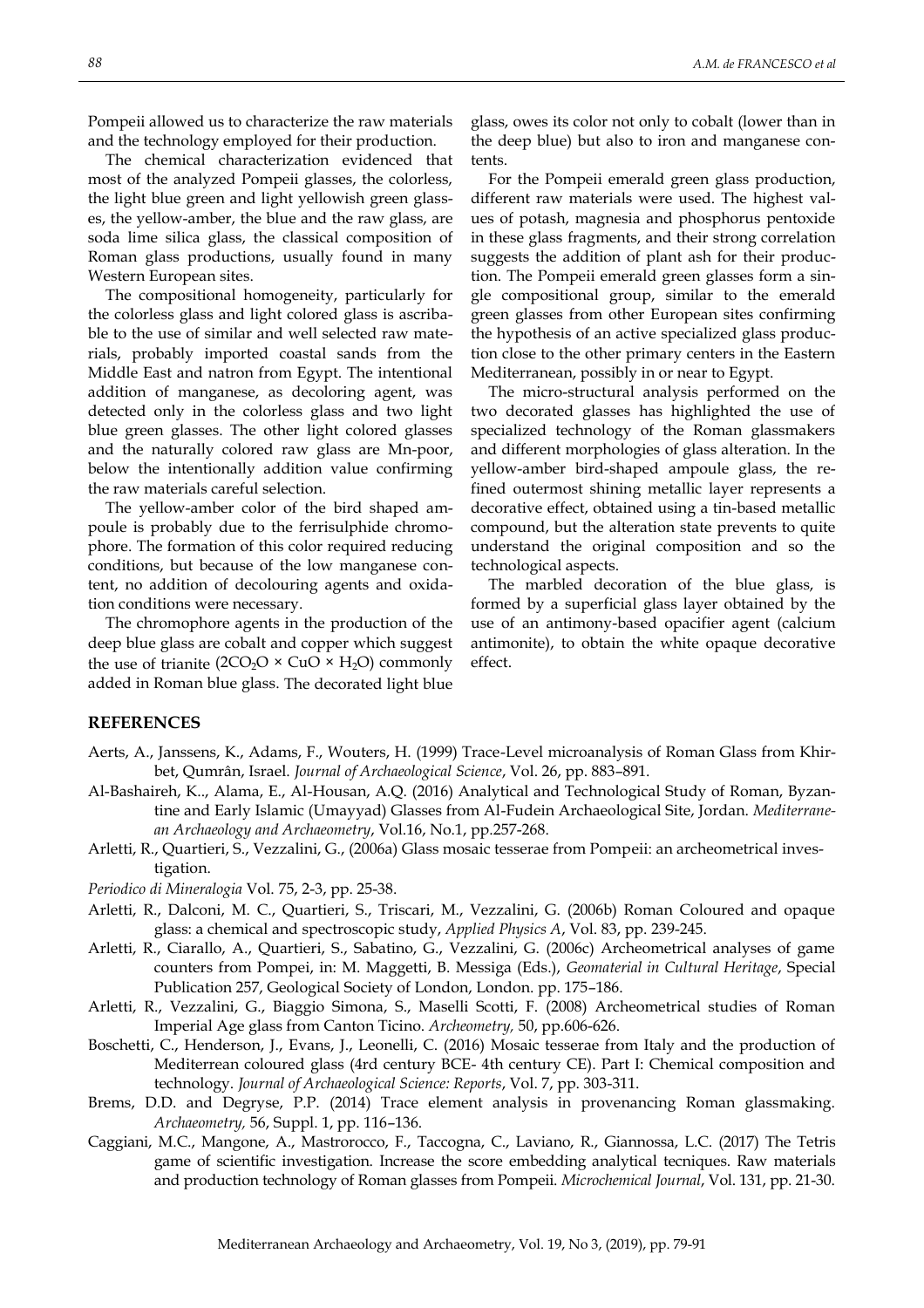- Cottam, S. and Jackson, C.M. (2018) Things that travelled: Precious things for special people? In: D. Rosenow, M.Phelps, A. Meek, I. Freestone (Eds.), "*Mediterranean Glass in the First Millennium CE*". UCL Press University College, London, pp. 92-106.
- Cox, G.A. and Ford, B.A. (1993) The long term corrosion of glass by ground water. *Journal of Materials Science*, Vol. 28, pp. 5637–5647.
- Dal Bianco, B., Bertoncello, R., Milanese, L., Barison, S. (2004) Glasses on the seabed: surface study of chemical corrosion in sunken Roman glasses, *Journal of Non-Crystalline Solids*, Vol. 343, pp. 91–100.
- Dal Bianco, B., Bertoncello, R., Milanese, L., Barison, S. (2005) Glass corrosion across the Alps: a surface study of chemical corrosion on glasses found in marine and ground environments. *Archaeometry*, 47, pp. 351-360.
- De Francesco A.M., R. Scarpelli, D. Barca, A. Ciarallo, L. Buffone (2010) Preliminary chemical characterisation of Roman glass from Pompeii. *Periodico di Mineralogia*, Vol. 79, 3, pp. 11-19.
- De Francesco A.M., Scarpelli R., Del Vecchio F., Giampaola D. (2014) Analysis of early Medieval glass from excavations at "Piazza Bovio", Naples (Italy). *Archaeometry* 56, Suppl. 1 (2014) 137–147.
- Degryse, P. and Schneider, J. (2008) Pliny the Elder and Sr–Nd isotopes: tracing the provenance of raw materials for Roman glass production. *Journal of Archaeological Science* Vol. 35, pp. 1993–2000.
- Fermo, P., Andreoli, M., Bonizzoni, L., Fantauzzi, G., Giubertoni, G., Ludwing, N., Rossi, A. (2016) Characterisation of Roman and Byzantine glasses from surrondings of Thugga (Tunisia): Raw material and colours. *Microchemical Journal*, Vol. 129, pp. 5-15.
- Foster, H.E. and Jackson, C.M. (2009) The composition of "naturally coloured" late Roman vessel glass from Britain and the implications for models of glass production and supply. *Journal of Archaeological Science* Vol. 36, pp. 189– 204.
- Foy, D., Picon, M., Vichy, M., Thirion-Merle, V. (2003) Caractérisation des verres de la fin de l"Antiquité en Méditerranée occidentale: l"émergence de nouveaux courants commerciaux. In: Foy, D. and Nenna, M.D. (Eds.), *Échanges et commerce du verre dans le monde antique. Actes du colloque de l'Association Française pour l'Archéologie du Verre,* Aix-en-Provence et Marseille, 7-9 juin 2001*.* Editions Monique Mergoil, Montagnac, pp. 41-85.
- Freestone, I.C., Ponting, M., Hughes, M.J. (2002) The origins of Byzantine glass from Maroni Petrera, Cyprus. *Archeometry*, 44, 2, pp. 257-272.
- Freestone, I.C, Chemical analysis of "raw" glass fragments (1994) In: H. R. Hurst (Ed.), Excavations at Carthage: The British mission. Vol. II: the circular harbour, North side 290, Oxford University Press.
- Freestone, I.C., Leslie, K.A., Thirlwall, M., Gorin-Roseny, Y. (2003) Strontium isotopes in the investigation of early glass production: Byzantine and early Islamic glass from the Near East. *Archaeometry* 45, pp. 19-32.
- Freestone, I. C., Gorin Rosen, Y., Hughes, M. J. (2000) Primary glass from Israel and the production of glass in late antiquity and in the early Islamic period, in: Nenna M.D. (Ed.), *La route du verre: ateliers primaires et secondaires du second millénaire av. J.C. au Moyen Âge.* Travaux de la Maison de l"Orient Méditerranéen. TMO Lyon. No. 33, pp. 65–83.
- Freestone, I.C. (2003) Primary glass sources in the Mid First Millennium A.D., *Annales du 15e Congres de l'Association Internationale pour l'historie du Verre*, pp. 111-115.
- Freestone, I.C. and Stapleton, C.P. (2015) Composition, technology and production of coloured glasses from Roman mosaic vessels. In: C. Jackson, I.C. Freestone, J. Bayley (Eds), *Glass of the Roman World*. Oxford, pp. 61–76.
- Freestone, I.C., Ponting, M., Hughes, J. (2002) The origins of Byzantine glass from Maroni Petrera, Cyprus. *Archaeometry*, Vol. 44, pp. 257-272.
- Ganio, M., Boyen, S., Brems, D., Scott, R., Foy, D., Latruwe, K., Molin, G., Silvestri, A., Vanhaecke, F., Degryse, P. (2012) Trade routes across the Mediterranean: a Sr/Nd isotopic investigation on Roman colourless glass. *Glass Technology: European Journal of Glass Science and Technology Part A*. Vol. 53, 5, pp. 217–24.
- Gallo, F., Silvestri, A., Molin, G. (2013) Glass from the Archeological Museum of Adria (North-East Italy): new insights into Early Roman production technologies. *Journal of Archaeological Science* Vol. 40 pp. 2589-2605.
- Gliozzo, E. (2017) The composition of colourless glass: a review. *Archaeological and Anthropological Science* Vol. 9, pp. 455–483.
- Henderson, J. (1991) Chemical characterization of Roman glass vessels, enamels and tesserae. Materials Is-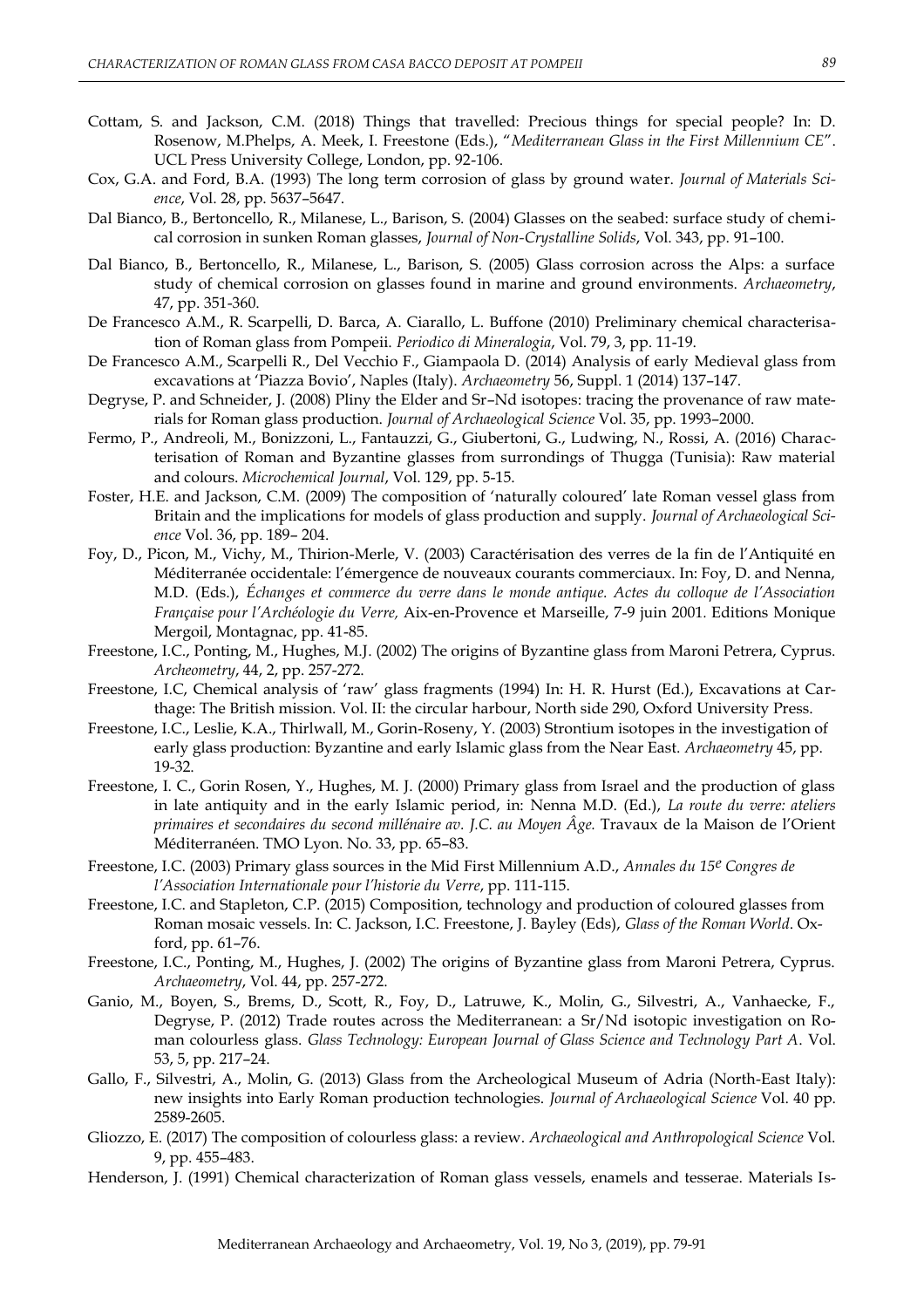sues in Art and Archealogy II. *Materials Research Society Symposium Proceedings*. Vol.185, pp. 601- 607.

- Henderson, J. (1996) Scientific analysis of selected Fishbourne vessel glass and its archaeological interpretation. In: Cunliffe, B.W., Down, A.G., Rudkin, D.J. (Eds.), Chichester Excavations IX, Excavations at Fishbourne 1969- 1988, pp. 189-192.
- Henderson, J., Evans J., Nikita, K. (2010) Isotopic evidence for the production, provenance and trade of Late Bronze Age glass in the Mediterranean", *Mediterranean Archaeology and Archaeometry* , Vol.10, No.1, pp. 1-25.
- Huisman, D. J., Pols, S., Joosten, I., Van Os, B. J. H., Smit, A. (2008) Degradation processes in colourless Roman glass: cases from the Bocholtz burial. *Journal of Archaeological Science*, Vol. 35, pp. 389-411.
- Jackson, C. M. (2005) Making colourless glass in the Roman period, *Archaeometry*, 47 763–80.
- Jackson, C. M. and Cottam, S., (2015) "A Green Thought in a Green Shade: Compositional and typological observations concerning the production of emerald green glass vessels in the 1st Century A.D.". *Journal of Archaeological Science,* Vol. 61, pp. 139–48.
- Jackson, C.M. (1996) From Roman to early Medieval glasses. In: Many Happy Returns or a New Birth? Ann. 13e Congrès de l'association internationale pour l'histoire du verre, Lochem, The Netherlands, pp. 289-301.
- Jackson, C.M. and Paynter, S.S. (2016) A great big melting pot: exploring patterns of glass supply, consumption and recycling in Roman Coppergate, York. *Archaeometry*, Vol. 58, No.1, pp. 68–95.
- Lahlil, S., Biron, I., Galoisy, L., Morin, G. (2008) Rediscovering ancient glass technologies through the examination of opacifier crystals. *Applied Physics A*, Vol. 92, pp.109–116.
- Lahlil, S., Biron, I., Cotte, M., Susini, J. (2010) New insight on the in situ crystallization of calcium antimonate opacified glass during the Roman period. *Applied Physics A,* Vol. 100, pp. 683-692.
- Lilyquist C. and Brill R.H. (1993) *Studies in Early Egyptian Glass*. Metropolitan Museum of Art, New York.
- Liritzis, I, Zakarias, N., Papageorgiou I, Tsaroucha, A., Palamara, E., (2018) Characterisation and analyses of museum objects using pXRF: An application from the Delphi Museum, Greece *Studia Antiqua et Archaeologica* Vol.24(1), pp. 31–50.
- Mirti, P., Davit, P., Gulmini, M. (2002) Colourants and opacifiers in seventh and eighth century glass investigated by spectroscopic techniques. *Analytical and Bioanalytical Chemistry***,** Vol. 372, pp. 221-229.
- Morgenstein, M.E., Wickert, C.L., Barkatt, A. (1999) Consideration of hydration-rind dating of glass artefacts: alteration morphologies and experimental evidence of hydrogeochemical soil-zone pore waste control. *Journal of Archaeological Science*, Vol. 26, pp. 1193–1210.
- Muller, W., Torge, M., Adam, K. (1995) Primary stabilization factor of the corrosion of historic glasses: the gel layer.
- *Glass Science and Technology Vol.* 68, No. 9, pp. 285 292.
- Nenna, M.D. (2014) Egyptian glass abroad. HIMT glass and its markets. In: Keller, D.D., Price, J.J., Jackson, C.C. (Eds.), Neighbours and Successors of Rome: *Traditions of Glass Production and use in Europe and the Middle East in the Later First Millennium AD*. Oxbow Books, Oxford & Philadelphia, pp. 177–193.
- Nenna, M.D, Vichy, M., Picon, M. (1997) L"Atelier de verrier de Lyon, du Ier siècle après J.-C., et l"origine des verres Romains. *Revue d'Archèomètrie* Vol.2, pp. 81-87.
- Paynter, S. (2006) Analyses of colourless Roman glass from Binchester, County Durham. *Journal of Archaeological Science*, Vol. 33, pp. 1037-1057.
- Picon, M. and Vichy, M. (2003) D"Orient en Occident: l"origine du verre à l"époque romaine et durant le haut Moyen Âge. In: Foy, D., Nenna, M.D. (Eds.), *Échanges et commerce du verre dans le monde antique.*  Actes du colloque de l"Association Francaise pour l"Archéologie du Verre, Aix-en-Provence, Éditions Monique Mergoil, Montagnac, pp. 17-31.
- Rehren, T.T. and Freestone, I.C. (2015) Ancient glass: from kaleidoscope to crystal ball. *Journal of Archaeological Science*, Vol. 56, pp. 233–241.
- Salviulo, G., Silvestri, A., Molin, G., Bertoncello, R. (2004), An archeometric study of the bulk and surface weathering characteristics of Early Medieval (5th-7th century) glass from the Po valley, Nothern Italy. *Journal of Archaeological Science*, Vol. 31, pp. 295-306.
- Sayre, E. V. and Smith, R. V. (1961) Compositional categories of ancient glass. *Science* Vol. 133, pp. 1826-7.
- Schibille N.N., Sterrett-Krause, A.A., Freestone, I.C. (2017) Glass groups, glass supply and recycling in late Roman Carthage. *Archaeological and Anthropological Science*, Vol. 9, pp. 1223–1241.